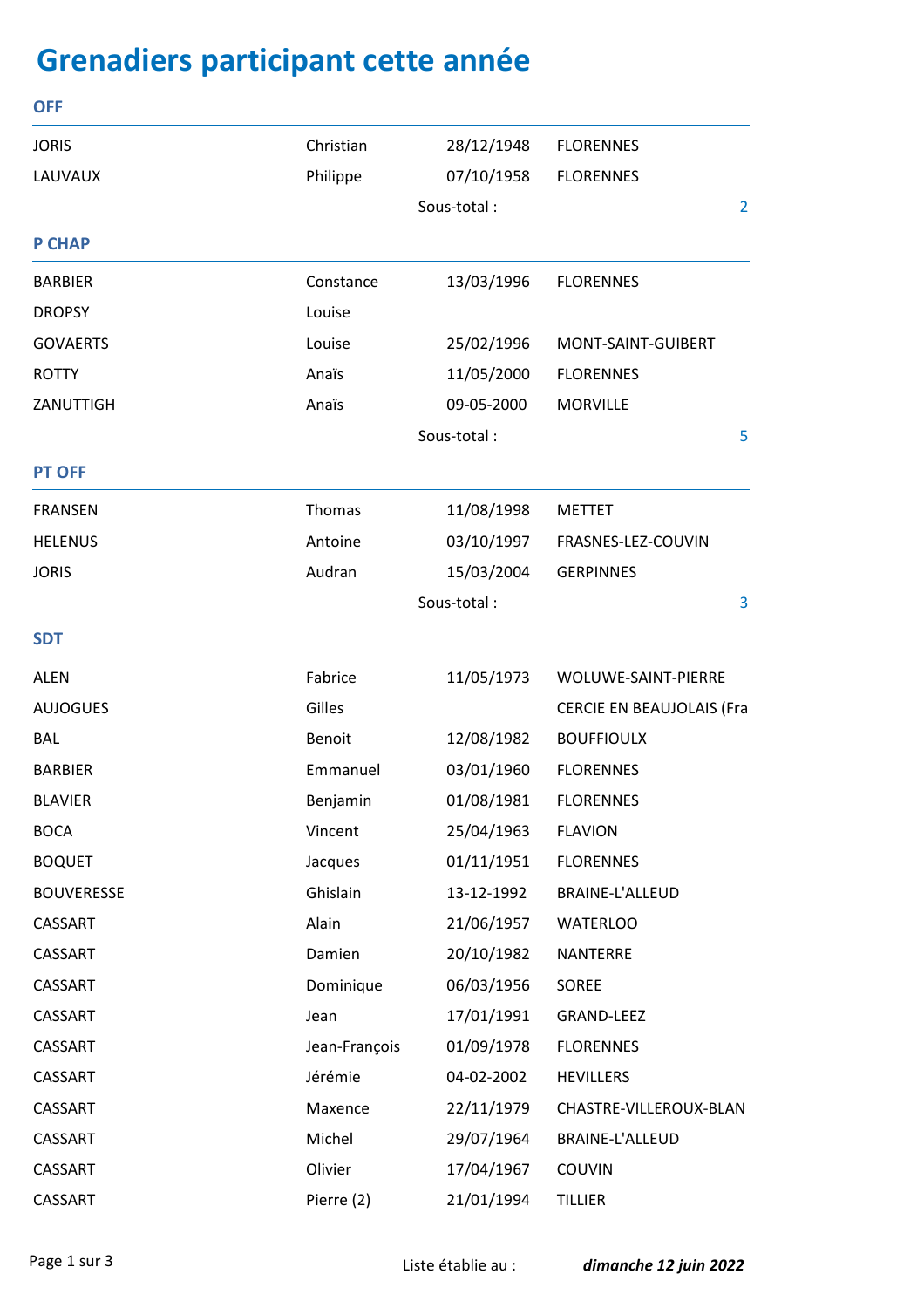## **Grenadiers participant cette année**

| CASSART         | Quentin    | 19-05-2006 | <b>HEVILLERS</b>   |
|-----------------|------------|------------|--------------------|
| CASSART         | Vincent    | 06/07/1973 | <b>HEVILLERS</b>   |
| <b>CAUDRON</b>  | Kévin      | 09/09/1984 | SEILLES            |
| COLLARD         | Freddy     |            | <b>FLORENNES</b>   |
| <b>CONSTANT</b> | Guillaume  | 14/11/1983 | <b>ROMEREE</b>     |
| <b>CONSTANT</b> | Nicolas    | 06/06/1981 | <b>THON</b>        |
| <b>CULOT</b>    | Pascal     | 03/07/1968 | <b>FLORENNES</b>   |
| <b>DAVID</b>    | Marc       | 05/01/1957 | LISOGNE (LOYERS)   |
| <b>DAVID</b>    | Michel     | 27/12/1969 | <b>CHASTRE</b>     |
| <b>DELABIE</b>  | Serge      | 07/09/1959 | <b>FLAVION</b>     |
| <b>DEMANET</b>  | Yves       | 11/03/1955 | <b>FLORENNES</b>   |
| <b>DENYS</b>    | Christian  | 30/05/1949 | <b>FLORENNES</b>   |
| DEPIERREUX      | Kelly      | 04/10/1974 | <b>BIEVRE</b>      |
| <b>DESCAMPS</b> | Michel     | 20/11/1957 | <b>MORIALME</b>    |
| <b>DETRAIT</b>  | Jean-Paul  | 08/04/1960 | <b>FLORENNES</b>   |
| <b>DONOT</b>    | Christofer | 29/05/1975 | <b>MORIALME</b>    |
| <b>DUBOIS</b>   | Alexandre  | 30/01/1980 | SAINT-AUBIN        |
| <b>DUBOIS</b>   | Xhavier    | 10/02/1982 | NEUVILLE           |
| <b>DUQUENE</b>  | Arnaud     | 27/08/1978 | <b>SAINT AUBIN</b> |
| <b>DUQUENE</b>  | Benoît     | 24/02/1991 | <b>FLORENNES</b>   |
| <b>DUQUENE</b>  | Sasha      | 04-07-2006 | SAINT-AUBIN        |
| <b>FURLAN</b>   | Renato     | 11/06/1971 | <b>HEVILLERS</b>   |
| <b>GILLAIN</b>  | Floryan    | 19/05/1994 | <b>FLORENNES</b>   |
| <b>GOVAERTS</b> | Nicolas    | 03-11-2007 | MONT-SAINT-GUIBERT |
| <b>GOVAERTS</b> | Pierre     | 27-06-2001 | MONT-SAINT-GUIBERT |
| <b>GOVAERTS</b> | Thomas     | 11/07/1998 | MONT-SAINT-GUIBERT |
| <b>GOVAERTS</b> | Titouan    | 12-08-2003 | <b>HEVILLERS</b>   |
| <b>HANQUET</b>  | Laurent    | 06/04/1977 | <b>FLORENNES</b>   |
| <b>JADOT</b>    | Marcel     | 04/08/1959 | <b>FLORENNES</b>   |
| <b>KUMPS</b>    | Fabrice    | 13/01/1983 | VILLERS-LA-VILLE   |
| <b>LAMBOT</b>   | Denis      | 23/09/1965 | PHILIPPEVILLE      |
| LAMOTTE         | Benjamin   | 14/04/1982 | MONCEAU-EN-ARDENNE |
| <b>LAMOTTE</b>  | Michel     | 28/09/1955 | <b>BIEVRE</b>      |
| <b>LEGLISE</b>  | Philippe   | 17/06/1952 | <b>BIESMEREE</b>   |
| LEKEU           | Emmanuel   | 31/05/1973 | BRAINE-L'ALLEUD    |
| LEMAL           | Thomas     | 05-09-1997 | <b>MELLET</b>      |
| LORANT          | Nicolas    | 27/05/1981 | <b>HEMPTINNE</b>   |